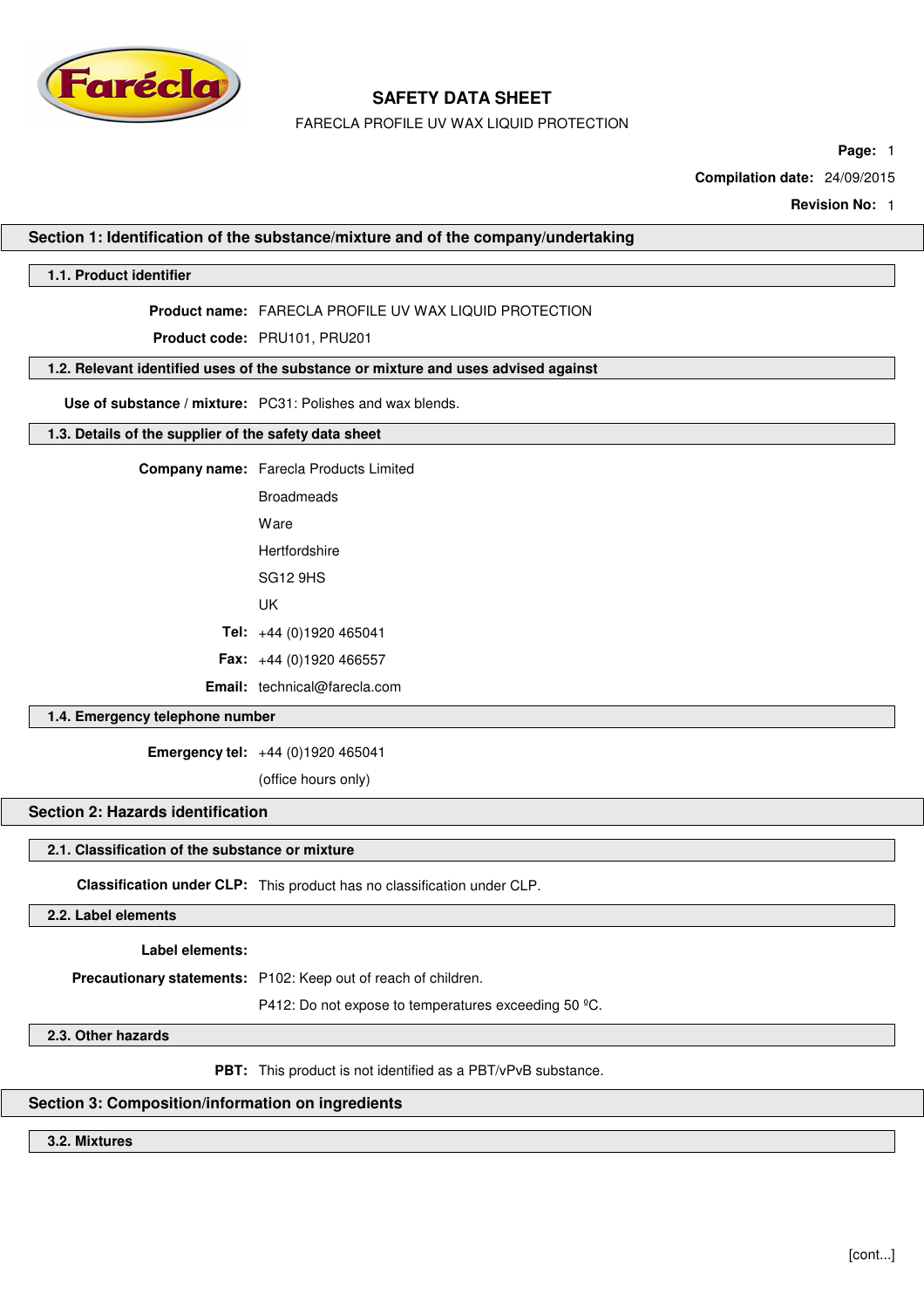## FARECLA PROFILE UV WAX LIQUID PROTECTION

**Page:** 2

### **Hazardous ingredients:**

## HYDROCARBONS, C11-C14, N-ALKANES, ISOALKANES, CYCLICS, < 2% AROMATICS - REACH registered number (s): 01-2119456620-43-XXXX

| <b>EINECS</b> | CAS | PBT / WEL                                               | <b>CLP Classification</b>    | Percent |
|---------------|-----|---------------------------------------------------------|------------------------------|---------|
| 926-141-6     |     | Substance with a Community<br>workplace exposure limit. | Asp. Tox. 1: H304; -: EUH066 | $-10%$  |

HYDROCARBONS, C11-C13, ISOALKANES, < 2% AROMATICS - REACH registered number(s): 01-2119456810-40- 0000

| 920-901-0 | 246538-78-3 | Substance with a Community | Tox. 1: H304<br>Asp. | $-10%$ |
|-----------|-------------|----------------------------|----------------------|--------|
|           |             | workplace exposure limit.  |                      |        |

### **Section 4: First aid measures**

## **4.1. Description of first aid measures**

**Skin contact:** Wash immediately with plenty of soap and water.

**Eye contact:** Bathe the eye with running water for 15 minutes.

**Ingestion:** Wash out mouth with water. Consult a doctor.

**Inhalation:** Not applicable.

### **4.2. Most important symptoms and effects, both acute and delayed**

**Skin contact:** There may be mild irritation at the site of contact.

**Eye contact:** There may be irritation and redness.

**Ingestion:** There may be irritation of the throat.

**Inhalation:** No symptoms.

**Delayed / immediate effects:** No data available.

## **4.3. Indication of any immediate medical attention and special treatment needed**

**Immediate / special treatment:** Not applicable.

### **Section 5: Fire-fighting measures**

### **5.1. Extinguishing media**

**Extinguishing media:** Suitable extinguishing media for the surrounding fire should be used. Use water spray

to cool containers.

## **5.2. Special hazards arising from the substance or mixture**

**Exposure hazards:** In combustion emits toxic fumes.

**5.3. Advice for fire-fighters**

**Advice for fire-fighters:** Wear self-contained breathing apparatus. Wear protective clothing to prevent contact

with skin and eyes.

## **Section 6: Accidental release measures**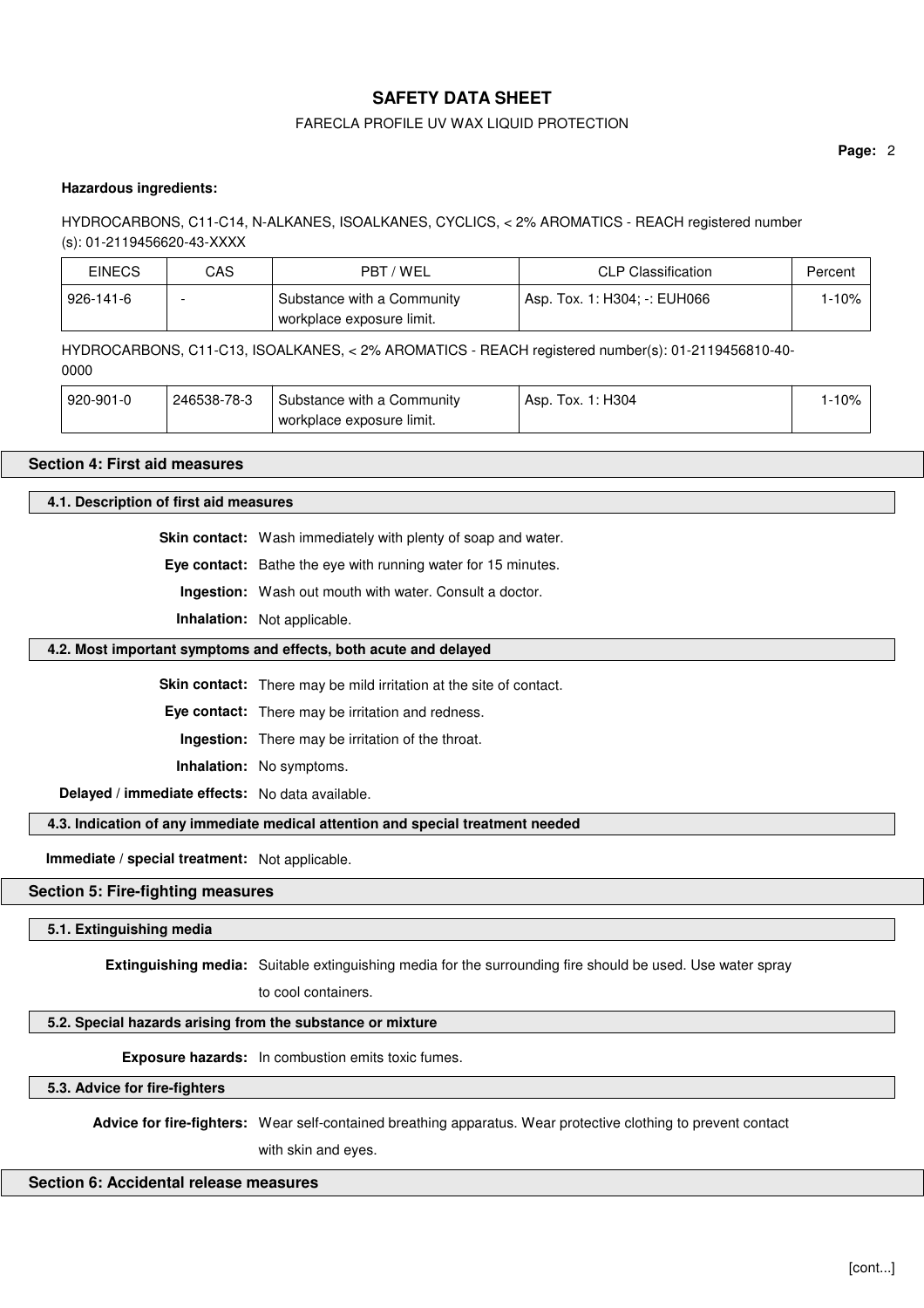## FARECLA PROFILE UV WAX LIQUID PROTECTION

### **6.1. Personal precautions, protective equipment and emergency procedures**

**Personal precautions:** Refer to section 8 of SDS for personal protection details. Turn leaking containers leak-

side up to prevent the escape of liquid.

### **6.2. Environmental precautions**

**Environmental precautions:** Do not discharge into drains or rivers. Contain the spillage using bunding.

### **6.3. Methods and material for containment and cleaning up**

**Clean-up procedures:** Absorb into dry earth or sand. Transfer to a closable, labelled salvage container for

disposal by an appropriate method.

### **6.4. Reference to other sections**

**Reference to other sections:** Refer to section 8 of SDS.

### **Section 7: Handling and storage**

### **7.1. Precautions for safe handling**

**Handling requirements:** Not applicable.

## **7.2. Conditions for safe storage, including any incompatibilities**

**Storage conditions:** Store in a cool, well ventilated area. Keep container tightly closed.

**Suitable packaging:** Retain in original packaging until required

## **7.3. Specific end use(s)**

**Specific end use(s):** No data available.

### **Section 8: Exposure controls/personal protection**

**8.1. Control parameters**

### **Hazardous ingredients:**

### **HYDROCARBONS, C11-C14, N-ALKANES, ISOALKANES, CYCLICS, < 2% AROMATICS**

### **Workplace exposure limits:**  $\qquad \qquad$  **Respirable dust**

| <b>State</b> | 8 hour TWA        | 15 min. STEL | 8 hour TWA | 15 min. STEL |
|--------------|-------------------|--------------|------------|--------------|
| EU           | 1200mg/m3, 165ppm |              |            |              |

## **HYDROCARBONS, C11-C13, ISOALKANES, < 2% AROMATICS**

UK 1200 mg/m3, 171 ppm - - -

## **DNEL/PNEC Values**

**DNEL / PNEC** No data available.

### **8.2. Exposure controls**

**Engineering measures:** Not applicable.

**Respiratory protection:** Respiratory protection not required.

**Hand protection:** Protective gloves.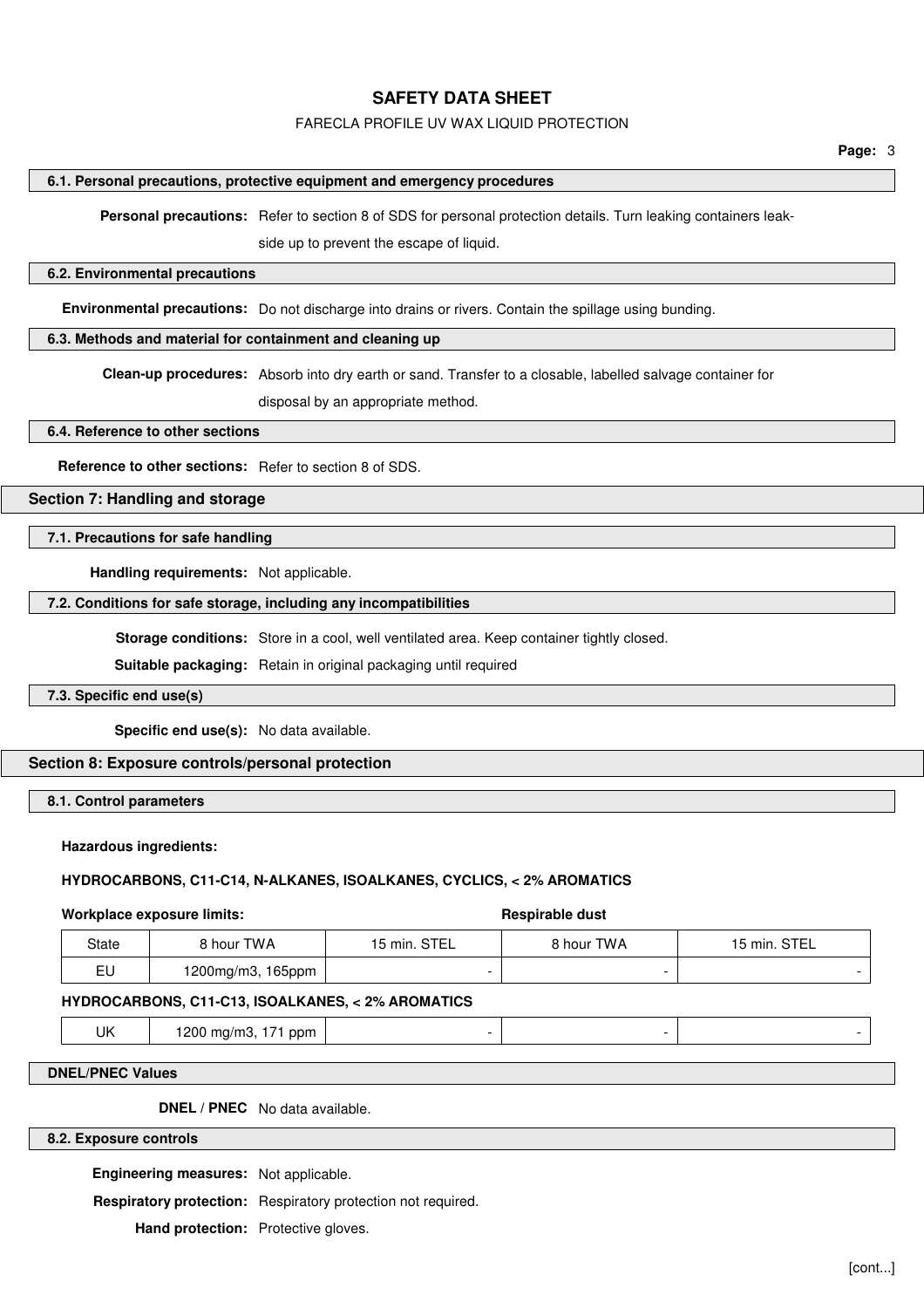### FARECLA PROFILE UV WAX LIQUID PROTECTION

**Eye protection:** Safety glasses. Ensure eye bath is to hand. **Skin protection:** Protective clothing. **Environmental:** No special requirement.

## **Section 9: Physical and chemical properties**

### **9.1. Information on basic physical and chemical properties**

| <b>State: Liquid</b>                                    |                                                  |                                                 |                                  |
|---------------------------------------------------------|--------------------------------------------------|-------------------------------------------------|----------------------------------|
|                                                         | Colour: Pale purple                              |                                                 |                                  |
|                                                         | <b>Odour:</b> Pleasant                           |                                                 |                                  |
| <b>Evaporation rate: Negligible</b>                     |                                                  |                                                 |                                  |
|                                                         | <b>Oxidising:</b> Non-oxidising (by EC criteria) |                                                 |                                  |
| Solubility in water: Slightly soluble                   |                                                  |                                                 |                                  |
|                                                         | Also soluble in: No data available               |                                                 |                                  |
| <b>Viscosity: Viscous</b>                               |                                                  |                                                 |                                  |
| Kinematic viscosity: 12000                              |                                                  |                                                 |                                  |
| Viscosity test method: Brookfield $@$ 20degC            |                                                  |                                                 |                                  |
| Boiling point/range°C: No data available.               |                                                  | Melting point/range°C: No data available.       |                                  |
| <b>Flammability limits %: lower:</b> No data available. |                                                  |                                                 | <b>upper:</b> No data available. |
| <b>Flash point C:</b> $>93$                             |                                                  | Part.coeff. n-octanol/water: No data available. |                                  |
| Autoflammability°C: No data available.                  |                                                  | Vapour pressure: No data available.             |                                  |
| Relative density: 1.015                                 |                                                  |                                                 | pH: Approx. 7                    |
| <b>VOC g/l: 167</b>                                     |                                                  |                                                 |                                  |

## **9.2. Other information**

**Other information:** Not applicable.

## **Section 10: Stability and reactivity**

## **10.1. Reactivity**

**Reactivity:** Stable under recommended transport or storage conditions.

## **10.2. Chemical stability**

**Chemical stability:** Stable under normal conditions.

## **10.3. Possibility of hazardous reactions**

**Hazardous reactions:** Hazardous reactions will not occur under normal transport or storage conditions.

Decomposition may occur on exposure to conditions or materials listed below.

### **10.4. Conditions to avoid**

**Conditions to avoid:** Heat.

**10.5. Incompatible materials**

**Materials to avoid:** Strong oxidising agents. Strong acids.

**Page:** 4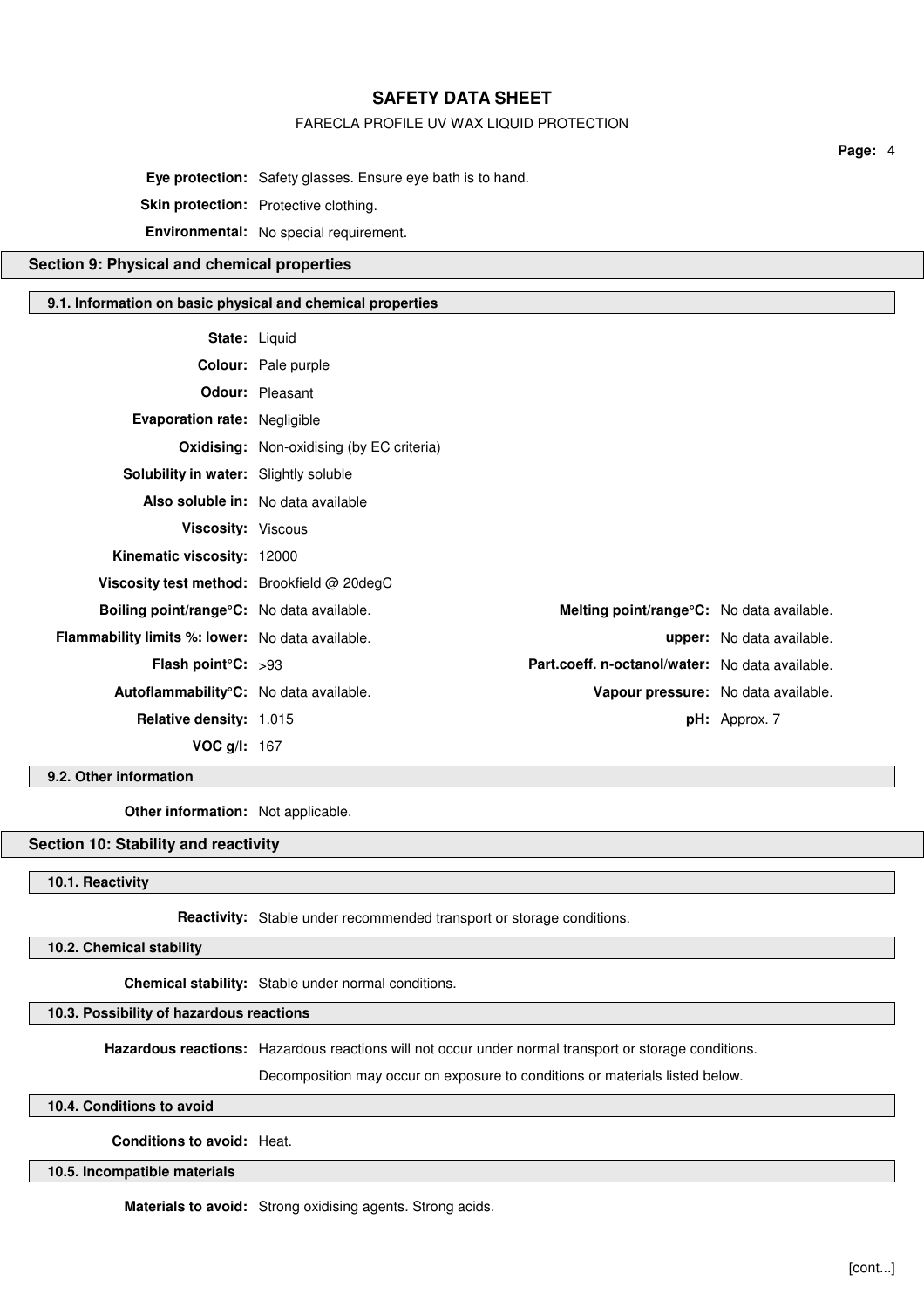## FARECLA PROFILE UV WAX LIQUID PROTECTION

**Page:** 5

### **10.6. Hazardous decomposition products**

**Haz. decomp. products:** In combustion emits toxic fumes.

### **Section 11: Toxicological information**

## **11.1. Information on toxicological effects**

## **Hazardous ingredients:**

### **HYDROCARBONS, C11-C14, N-ALKANES, ISOALKANES, CYCLICS, < 2% AROMATICS**

| DERMAL <sup>'</sup> | <b>RBT</b> | ∟D50    | > 5000 | mg/kg |
|---------------------|------------|---------|--------|-------|
| ORAL                | <b>RAT</b> | ∟D50    | > 5000 | mg/kg |
| <b>VAPOURS</b>      | <b>RAT</b> | 8H LC50 | > 5000 | mg/l  |

### **HYDROCARBONS, C11-C13, ISOALKANES, < 2% AROMATICS**

| <b>DERMAL</b>  | <b>RBT</b> | LD50    | > 5000 | mg/kg |
|----------------|------------|---------|--------|-------|
| ORAL           | <b>RAT</b> | LD50    | > 5000 | mg/kg |
| <b>VAPOURS</b> | <b>RAT</b> | 8H LC50 | > 5000 | mg/m3 |

**Toxicity values:** No data available.

**Symptoms / routes of exposure**

**Skin contact:** There may be mild irritation at the site of contact. **Eye contact:** There may be irritation and redness. **Ingestion:** There may be irritation of the throat. **Inhalation:** No symptoms. **Delayed / immediate effects:** No data available. **Other information:** Not applicable.

## **Section 12: Ecological information**

## **12.1. Toxicity**

### **Hazardous ingredients:**

### **HYDROCARBONS, C11-C14, N-ALKANES, ISOALKANES, CYCLICS, < 2% AROMATICS**

| Daphnia magna                       | 48H EC50  | 1000 | mg/l |
|-------------------------------------|-----------|------|------|
| Pseudokirchneriella subcapitata     | 72H ErC50 | 1000 | mq/l |
| RAINBOW TROUT (Oncorhynchus mykiss) | 96H LC50  | 1000 | mg/l |

## **HYDROCARBONS, C11-C13, ISOALKANES, < 2% AROMATICS**

| Daphnia magna                   | EC50<br>48H             | 000 | ma/ |
|---------------------------------|-------------------------|-----|-----|
| Pseudokirchneriella subcapitata | ErC <sub>50</sub><br>ுப | 000 | ma/ |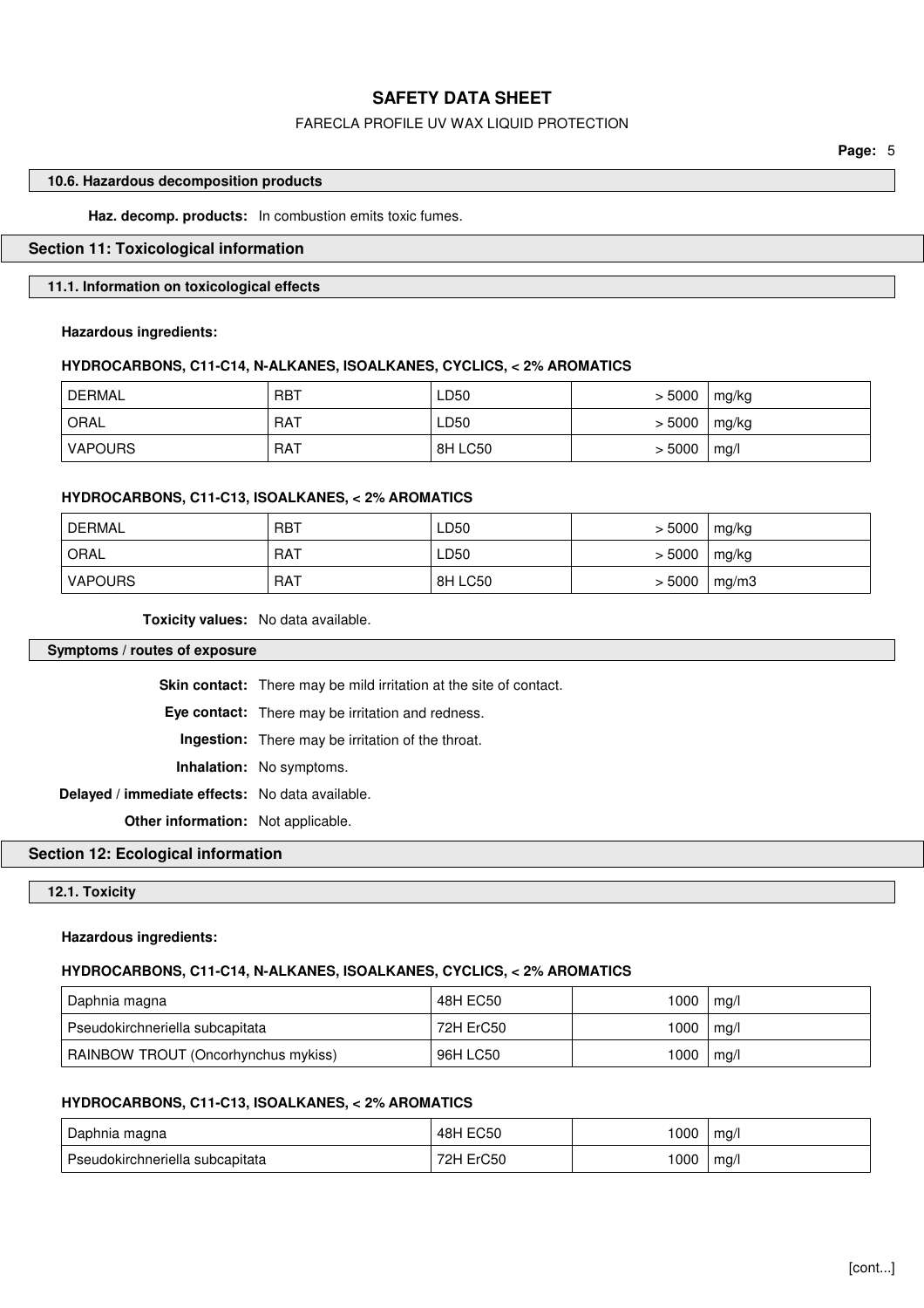### FARECLA PROFILE UV WAX LIQUID PROTECTION

|                                                                                                      |                                       |                                                                                                          |  |  | Page: 6 |  |
|------------------------------------------------------------------------------------------------------|---------------------------------------|----------------------------------------------------------------------------------------------------------|--|--|---------|--|
| RAINBOW TROUT (Oncorhynchus mykiss)                                                                  | 96H LC50<br>1000<br>mg/l              |                                                                                                          |  |  |         |  |
| 12.2. Persistence and degradability                                                                  |                                       |                                                                                                          |  |  |         |  |
| Persistence and degradability: Biodegradable.                                                        |                                       |                                                                                                          |  |  |         |  |
| 12.3. Bioaccumulative potential                                                                      |                                       |                                                                                                          |  |  |         |  |
| Bioaccumulative potential: No bioaccumulation potential.                                             |                                       |                                                                                                          |  |  |         |  |
| 12.4. Mobility in soil                                                                               |                                       |                                                                                                          |  |  |         |  |
|                                                                                                      | Mobility: Readily absorbed into soil. |                                                                                                          |  |  |         |  |
| 12.5. Results of PBT and vPvB assessment                                                             |                                       |                                                                                                          |  |  |         |  |
|                                                                                                      |                                       | PBT identification: This product is not identified as a PBT/vPvB substance.                              |  |  |         |  |
| 12.6. Other adverse effects                                                                          |                                       |                                                                                                          |  |  |         |  |
| Other adverse effects: Negligible ecotoxicity.                                                       |                                       |                                                                                                          |  |  |         |  |
| <b>Section 13: Disposal considerations</b>                                                           |                                       |                                                                                                          |  |  |         |  |
| 13.1. Waste treatment methods                                                                        |                                       |                                                                                                          |  |  |         |  |
|                                                                                                      |                                       | Disposal operations: Transfer to a suitable container and arrange for collection by specialised disposal |  |  |         |  |
|                                                                                                      | company.                              |                                                                                                          |  |  |         |  |
| Recovery operations: Not applicable.                                                                 |                                       |                                                                                                          |  |  |         |  |
| Waste code number: 08 04 12                                                                          |                                       |                                                                                                          |  |  |         |  |
| Disposal of packaging: Dispose of as normal industrial waste.                                        |                                       |                                                                                                          |  |  |         |  |
|                                                                                                      |                                       | NB: The user's attention is drawn to the possible existence of regional or national                      |  |  |         |  |
|                                                                                                      | regulations regarding disposal.       |                                                                                                          |  |  |         |  |
| <b>Section 14: Transport information</b>                                                             |                                       |                                                                                                          |  |  |         |  |
|                                                                                                      |                                       | Transport class: This product does not require a classification for transport.                           |  |  |         |  |
| <b>Section 15: Regulatory information</b>                                                            |                                       |                                                                                                          |  |  |         |  |
| 15.1. Safety, health and environmental regulations/legislation specific for the substance or mixture |                                       |                                                                                                          |  |  |         |  |

**Specific regulations:** Not applicable.

**15.2. Chemical Safety Assessment**

**Chemical safety assessment:** A chemical safety assessment has not been carried out for the substance or the mixture

by the supplier.

## **Section 16: Other information**

## **Other information**

**Other information:** This safety data sheet is prepared in accordance with Commission Regulation (EU) No

2015/830.

\* indicates text in the SDS which has changed since the last revision.